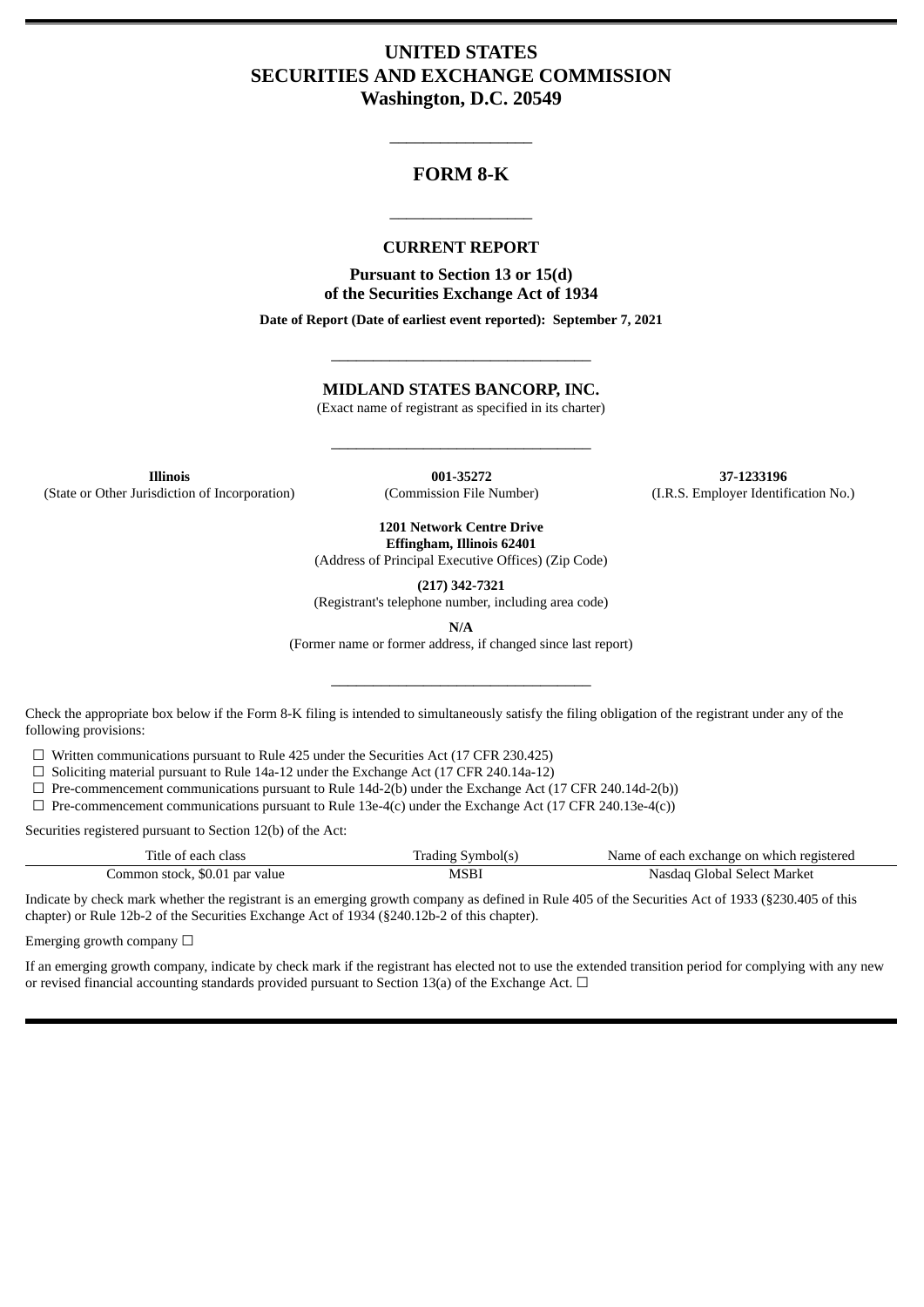#### **Item 8.01. Other Events.**

On September 7, 2021, the Board of Directors of Midland States Bancorp, Inc. (the "Company") approved modifications to the Company's previously announced stock repurchase program, which increase the aggregate repurchase authority to \$75 million from \$50 million, and extend the expiration date of the program to December 31, 2022. As of August 31, 2021, after giving effect to the modifications, the Company had remaining authority under the program to purchase up to \$26.3 million of its common stock.

The Company issued a press release announcing the modifications to the stock repurchase program, a copy of which is attached hereto as Exhibit 99.1 and is incorporated herein by reference.

Stock repurchases under the program may be made from time to time on the open market, in privately negotiated transactions, or in any manner that complies with applicable securities laws, at the discretion of the Company. The timing of purchases and the number of shares repurchased under the program is dependent upon a variety of factors including price, trading volume, corporate and regulatory requirements and market conditions. The repurchase program may be suspended or discontinued at any time without notice.

#### **Cautionary Note Regarding Forward-Looking Statements**

This Form 8-K may include "forward-looking statements" within the meaning of such term in the Private Securities Litigation Reform Act of 1995. These statements are subject to many risks and uncertainties, including changes in interest rates and other general economic, business and political conditions; the effects of the COVID-19 pandemic and its potential effects on the economic environment, our customers and our operations, as well as any changes to federal, state and local government laws, regulations and orders in connection with the pandemic; changes in the financial markets; changes in business plans as circumstances warrant; risks relating to acquisitions; developments and uncertainty related to the future use and availability of some reference rates, such as the London Inter-Bank Offered Rate, as well as other alternative reference rates, and the adoption of a substitute; and other risks detailed from time to time in filings made by the Company with the Securities and Exchange Commission. Readers should note that the forward-looking statements included herein are not a guarantee of future events, and that actual events may differ materially from those made in or suggested by the forward-looking statements. Forward-looking statements generally can be identified by the use of forward-looking terminology such as "will," "propose," "may," "plan," "seek," "expect," "intend," "estimate," "anticipate," "believe," or "continue," or similar terminology. Any forward-looking statements presented herein are made only as of the date of this document, and we do not undertake any obligation to update or revise any forward-looking statements to reflect changes in assumptions, the occurrence of unanticipated events, or otherwise.

#### **Item 9.01. Financial Statements and Exhibits.**

(d) Exhibits

#### **Exhibit No. Description**

[99.1](#page-3-0) Press Release of Midland States Bancorp, Inc., dated [September](#page-3-0) 7, 2021 104 Cover Page Interactive Data File (embedded within the Inline XBRL document)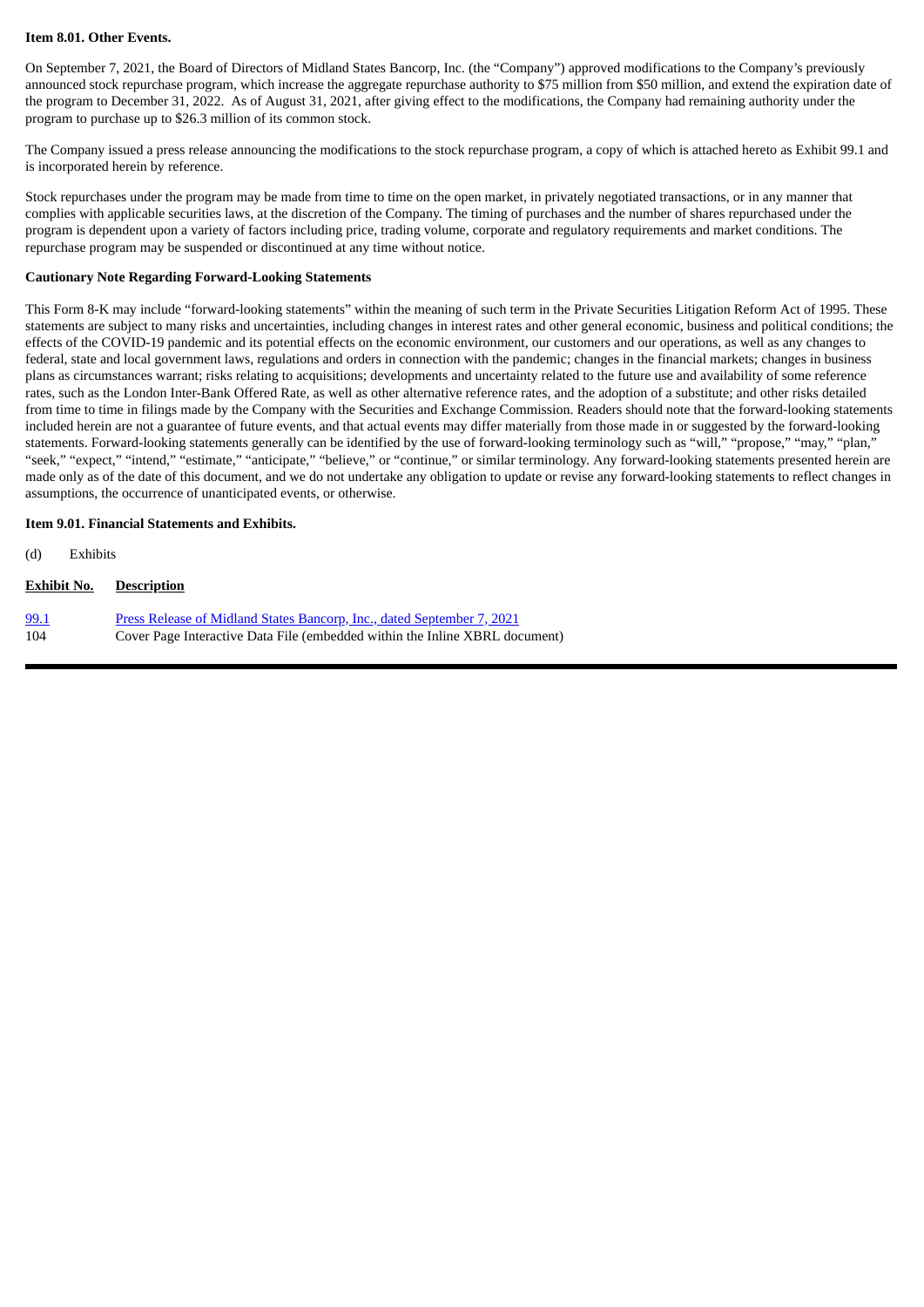## **SIGNATURE**

Pursuant to the requirements of the Securities Exchange Act of 1934, the registrant has duly caused this report to be signed on its behalf by the undersigned hereunto duly authorized.

#### **Midland States Bancorp, Inc.**

Date: September 7, 2021 By: /s/ Douglas J. Tucker Douglas J. Tucker Senior Vice President and Corporate Counsel